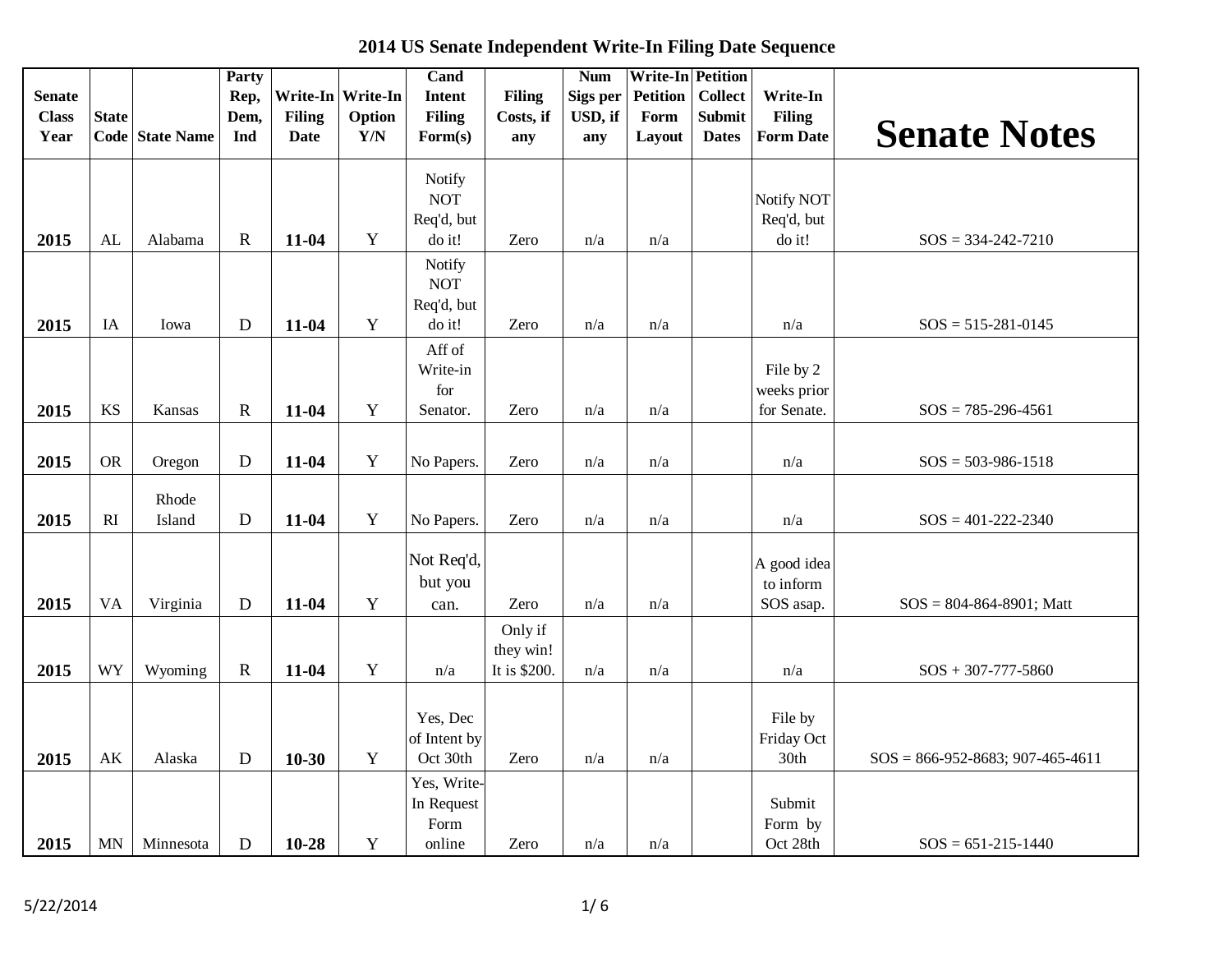**2014 US Senate Independent Write-In Filing Date Sequence State Code State Name Party Rep, Dem, Ind Write-In Filing Date Write-In Option Y/N Cand Intent Filing Form(s) Filing Costs, if any Num Sigs per USD, if any Write-In Petition Petition Form Layout Collect Submit Dates Write-In Filing Form Date Senate Notes 2015** | KY | Kentucky | R | **10-24** | Y Yes, Dec of Intent available online.  $\frac{\text{550}}{\text{m/a}}$  n/a n/a Submit Declaration by Oct 24th  $SOS = 502-564-3490$ **2015** MI Michigan D **10-24** Y Yes, available online or at SOS. Zero  $n/a$   $n/a$ Submit Form by Oct 24th.  $\text{SOS} = 888-767-6424$ **2015** | NE | Nebraska | R | **10-23** | Y Yes, Dec of Intent available online.  $$1,740.$   $n/a$   $n/a$ Submit Form and Fee\$\$ 10 days prior.  $\text{SOS} = 402 - 471 - 2555$ **2015** | MT | Montana | D | **10-08** | Y | Y | \$1,740. | n/a | n/a File by @ Oct 8th  $\int$  SOS = 406-444-5346; Alan Miller, Specialist 2015 | ID | Idaho | R | 10-07 | Y Yes, Write-In Declaratio n Form online Zero  $n/a$  n/a Submit Form by Oct 7th **SOS = 208-334-2852 2015** NH New Hampshire **D 10-01** Y Notify them of your name, only. Zero  $n/a$   $n/a$   $n/a$ Notify SOS and USD

 $2015$  | SC

**2015** | NJ | New Jersey | **D** | **10-01** | **Y** 

Carolina  $R$  10-01 Y

South

**Senate Class Year**

only. Zero  $n/a$   $n/a$   $n/a$   $n/a$   $n/a$   $SOS = 292-3760$ 

can. | Zero |  $n/a$  |  $n/a$  | ASAP | SOS = 803-734-9060

of name,

Not Req'd, but you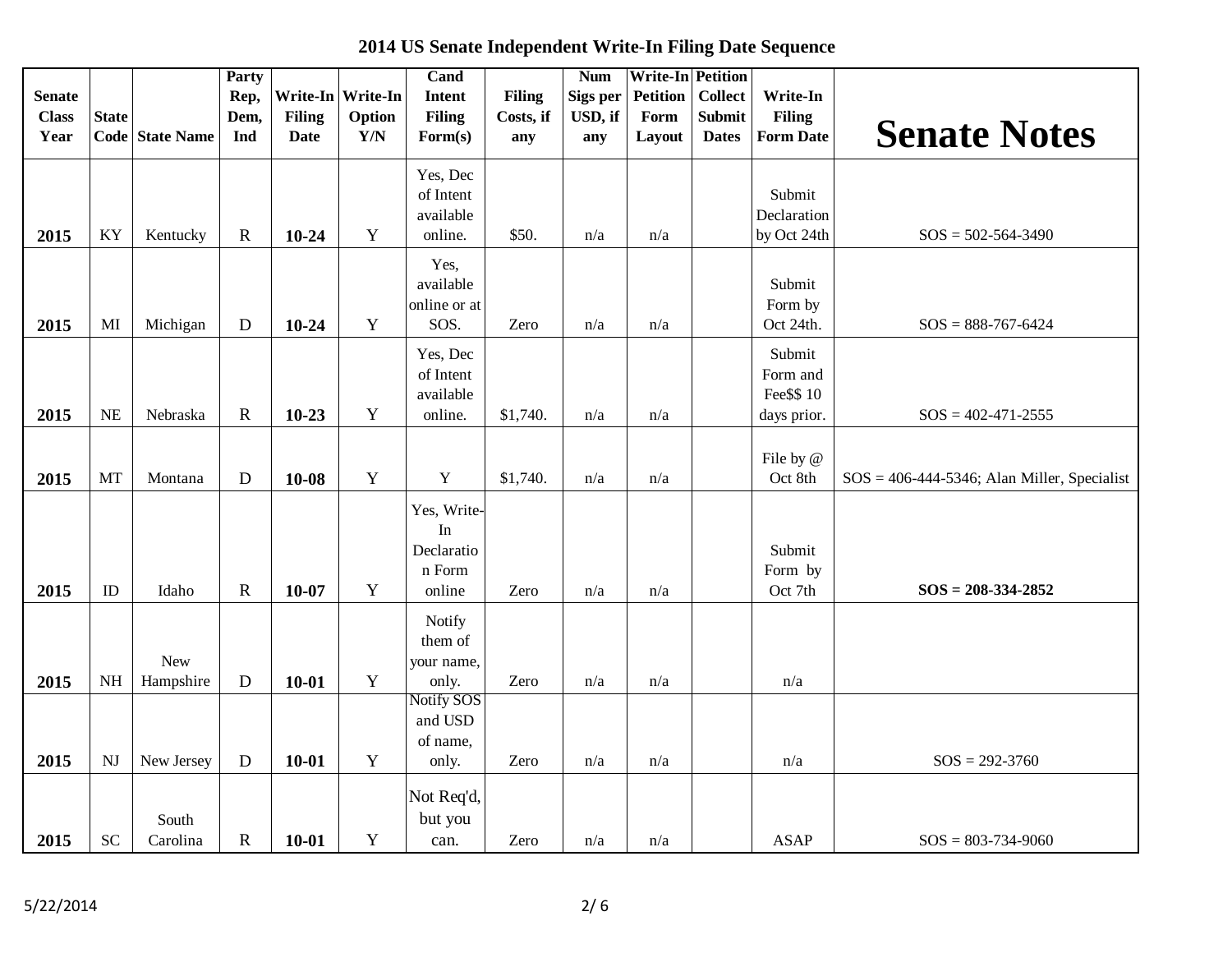| <b>Senate</b><br><b>Class</b><br>Year | <b>State</b> | Code State Name    | <b>Party</b><br>Rep,<br>Dem,<br>Ind | <b>Filing</b><br><b>Date</b> | Write-In Write-In<br>Option<br>Y/N | Cand<br><b>Intent</b><br><b>Filing</b><br>$\mathbf{Form}(s)$ | <b>Filing</b><br>Costs, if<br>any | <b>Num</b><br>Sigs per<br>USD, if<br>any | <b>Write-In Petition</b><br><b>Petition</b><br>Form<br>Layout | <b>Collect</b><br><b>Submit</b><br><b>Dates</b> | Write-In<br><b>Filing</b><br><b>Form Date</b>      | <b>Senate Notes</b>                                                                                                                                                                   |
|---------------------------------------|--------------|--------------------|-------------------------------------|------------------------------|------------------------------------|--------------------------------------------------------------|-----------------------------------|------------------------------------------|---------------------------------------------------------------|-------------------------------------------------|----------------------------------------------------|---------------------------------------------------------------------------------------------------------------------------------------------------------------------------------------|
| 2015                                  | DE           | Delaware           | D                                   | $09 - 30$                    | Y                                  | Yes,<br>available<br>online or at<br>SOS.                    | Zero                              | n/a                                      | n/a                                                           |                                                 | Submit<br>Declaration<br>by Sep 30th               | $SOS = 302 - 739 - 4277$                                                                                                                                                              |
| 2015                                  | <b>ME</b>    | Maine              | $\mathbf R$                         | $09-16$                      | Y                                  | Get form<br>by June<br>10th<br>Primary                       | Zero                              | n/a                                      | n/a                                                           |                                                 | File by @9-<br>15                                  | $SOS = 207-624-7736$ ; 4-23 per<br>Sholanda file Declaration of Candidacy<br>45 days before the 11-4 Election. Form<br>not available until after the <b>Primary</b><br>Election 6-10. |
| 2015                                  | TN           | Tennessee          | $\mathbf R$                         | $09-15$                      | Y                                  | Yes, Cert<br>of Write-In<br>Candidacy<br>online.             | Zero                              | n/a                                      | n/a                                                           |                                                 | Submit<br>Form by 50<br>days before<br>$9 - 15.$   | $SOS = 615 - 741 - 7956$                                                                                                                                                              |
| 2015                                  | <b>WV</b>    | West<br>Virginia   | $\mathbf D$                         | $09-15$                      | $\mathbf Y$                        | Yes, Cert of<br>Announce<br>ment<br>available<br>online.     | Zero                              | n/a                                      | n/a                                                           |                                                 | Submit by<br>49 days<br>before<br>election.        | $SOS = 304 - 558 - 6000$                                                                                                                                                              |
| 2015                                  | <b>GA</b>    | Georgia            | $\mathbf R$                         | $09-02$                      | Y                                  | Y, with<br>paper work<br>hurdles!                            | Zero                              | n/a                                      | n/a                                                           |                                                 | Submit all<br>paper work<br>by Tuesday<br>Sep 2nd. | Requires additional research on paperwork<br>development and filings; it has been made<br>complicated; $SOS = 404-463-1601$ ; 404-657-<br>5380 for Linda Ford.                        |
| 2015                                  | $\mathbb{L}$ | Illinois           | D                                   | $09 - 01$                    | Y                                  | See<br>Election<br>offices<br>and/or<br>Website.             | Zero                              | n/a                                      | n/a                                                           |                                                 | File 61 days<br>prior to<br>election.              | $SOS = 217-782-4141$ ; From must be filed with<br>evey Election office in the STATE!!                                                                                                 |
| 2015                                  | MA           | Massachu-<br>setts | D                                   | $07 - 29$                    | Y                                  | Notify SOS<br>and USD<br>of name,<br>only.                   | Zero                              | n/a                                      | n/a                                                           |                                                 | n/a                                                |                                                                                                                                                                                       |

 **2014 US Senate Independent Write-In Filing Date Sequence**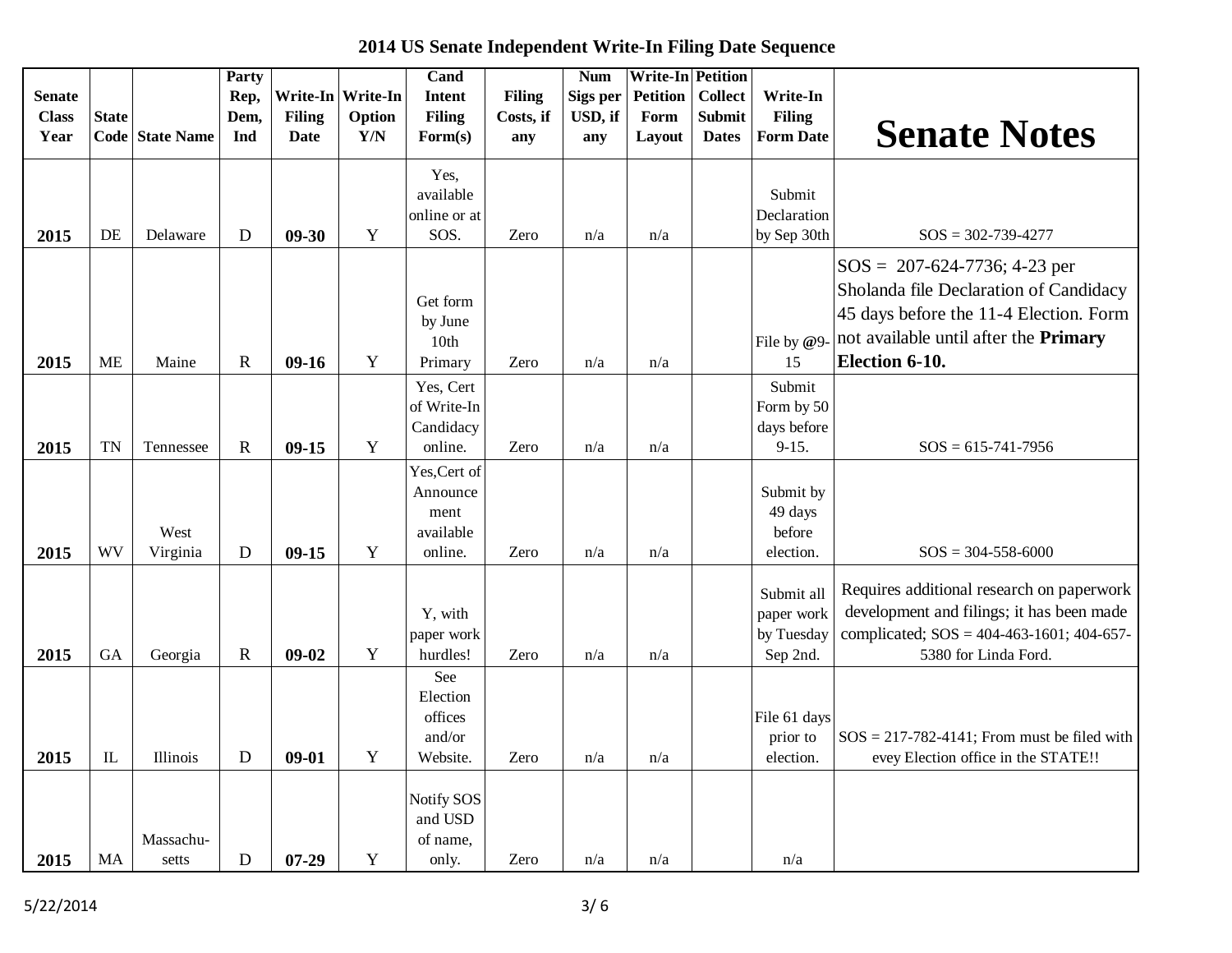| 2014 US Senate Independent Write-In Filing Date Sequence |  |  |  |  |  |
|----------------------------------------------------------|--|--|--|--|--|
|----------------------------------------------------------|--|--|--|--|--|

| <b>Senate</b> |              |                 | Party<br>Rep, |               | Write-In Write-In | Cand<br><b>Intent</b> | <b>Filing</b> | <b>Num</b><br>Sigs per | <b>Write-In Petition</b><br><b>Petition</b> | <b>Collect</b> | Write-In         |                                              |
|---------------|--------------|-----------------|---------------|---------------|-------------------|-----------------------|---------------|------------------------|---------------------------------------------|----------------|------------------|----------------------------------------------|
| <b>Class</b>  | <b>State</b> |                 | Dem,          | <b>Filing</b> | Option            | <b>Filing</b>         | Costs, if     | USD, if                | Form                                        | Submit         | <b>Filing</b>    |                                              |
| Year          |              | Code State Name | Ind           | <b>Date</b>   | Y/N               | $\mathbf{Form}(s)$    | any           | any                    | Layout                                      | <b>Dates</b>   | <b>Form Date</b> | <b>Senate Notes</b>                          |
|               |              |                 |               |               |                   |                       |               |                        |                                             |                | Submit by        |                                              |
|               |              |                 |               |               |                   |                       |               | 500                    |                                             |                | $7/22$ and       | $SOS + 919-733-7173$ ; Submit 500 signatures |
|               |              | North           |               |               |                   | Yes, but              |               | State-                 |                                             |                | Final by         | for verification by 7/22 and Final to SOS by |
| 2015          | <b>NC</b>    | Carolina        | D             | $07 - 22$     | Y                 | sigs req'd.           | Zero          | wide                   | <b>TBD</b>                                  |                | 8/6.             | 8/6.                                         |
|               |              |                 |               |               |                   |                       |               |                        |                                             |                | File             |                                              |
|               |              |                 |               |               |                   |                       |               |                        |                                             |                | between          |                                              |
|               |              |                 |               |               |                   |                       | \$5,000 $or$  |                        |                                             |                | $7/19$ and       |                                              |
| 2015          | <b>TX</b>    | Texas           | $\mathbf R$   | $07-19$       | Y                 | $\mathbf Y$           | $5,000$ sigs  | 5,000                  | $\mathbf Y$                                 |                | 8/18             | $SOS = 512 - 463 - 5650$                     |
|               |              |                 |               |               |                   |                       |               |                        |                                             |                | File form        |                                              |
|               |              |                 |               |               |                   | Write-In              |               |                        |                                             |                | <b>ONLY</b> on   |                                              |
| 2015          | CO           | Colorado        | D             | $07 - 17$     | Y                 | Affidavit             | Zero          | n/a                    | n/a                                         |                | July 17th.       | $SOS = 303 - 894 - 2200.$                    |
|               |              |                 |               |               |                   |                       |               |                        |                                             |                | File form        |                                              |
|               |              |                 |               |               |                   | Dec of                |               |                        |                                             |                | <b>ONLY</b> on   |                                              |
| 2015          |              | NM New Mexico   | D             | $06 - 26$     | Y                 | Intent                | Zero          | n/a                    | n/a                                         |                | June 26st        | $SOS = 505 - 827 - 3600$ ; Tracy             |
|               |              |                 |               |               |                   |                       |               |                        |                                             |                | Filing was       |                                              |
|               |              |                 |               |               | Closed            |                       |               |                        |                                             |                | $2/24$ thru      |                                              |
| 2015          | <b>AR</b>    | Arkansas        | D             | $03-03$       | Out!              | $\mathbf Y$           |               |                        |                                             |                | $3/3$ , only.    | $SOS = 501 - 682 - 5070$                     |
|               |              |                 |               |               |                   |                       |               |                        |                                             |                |                  |                                              |
|               |              |                 |               |               | <b>Not</b>        |                       |               |                        |                                             |                |                  | $SOS = 808-453-8683$ ; ** Should be a 2017   |
|               |              |                 |               |               | Allowed           |                       |               |                        |                                             |                |                  | <b>Class Member, but Special Election to</b> |
|               | HI<br>$***$  | Hawaii          | $\mathbf D$   | $01 - 01$     | at ALL!!          | n/a                   | n/a           | n/a                    |                                             |                | n/a              | replace Senator Daniel Inouye that passed    |
| 2015          |              |                 |               |               |                   |                       |               |                        | n/a                                         |                |                  | away.                                        |
|               |              |                 |               |               | <b>Not</b>        |                       |               |                        |                                             |                |                  |                                              |
|               |              |                 |               |               | Allowed           |                       |               |                        |                                             |                |                  |                                              |
|               |              |                 |               |               | at                |                       |               |                        |                                             |                |                  |                                              |
| 2015          | LA           | Louisiana       | ${\bf D}$     | $01 - 01$     | ALL!!             | n/a                   | n/a           | n/a                    | n/a                                         |                | n/a              | $SOS = 225 - 922 - 2486$                     |
|               |              |                 |               |               | <b>Not</b>        |                       |               |                        |                                             |                |                  |                                              |
|               |              |                 |               |               | Allowed           |                       |               |                        |                                             |                |                  |                                              |
|               |              |                 |               |               | at                |                       |               |                        |                                             |                |                  |                                              |
| 2015          | <b>MS</b>    | Mississippi     | $\mathbf R$   | $01 - 01$     | ALL!!             | n/a                   | n/a           | n/a                    | n/a                                         |                | n/a              | $SOS = 601 - 576 - 2550$                     |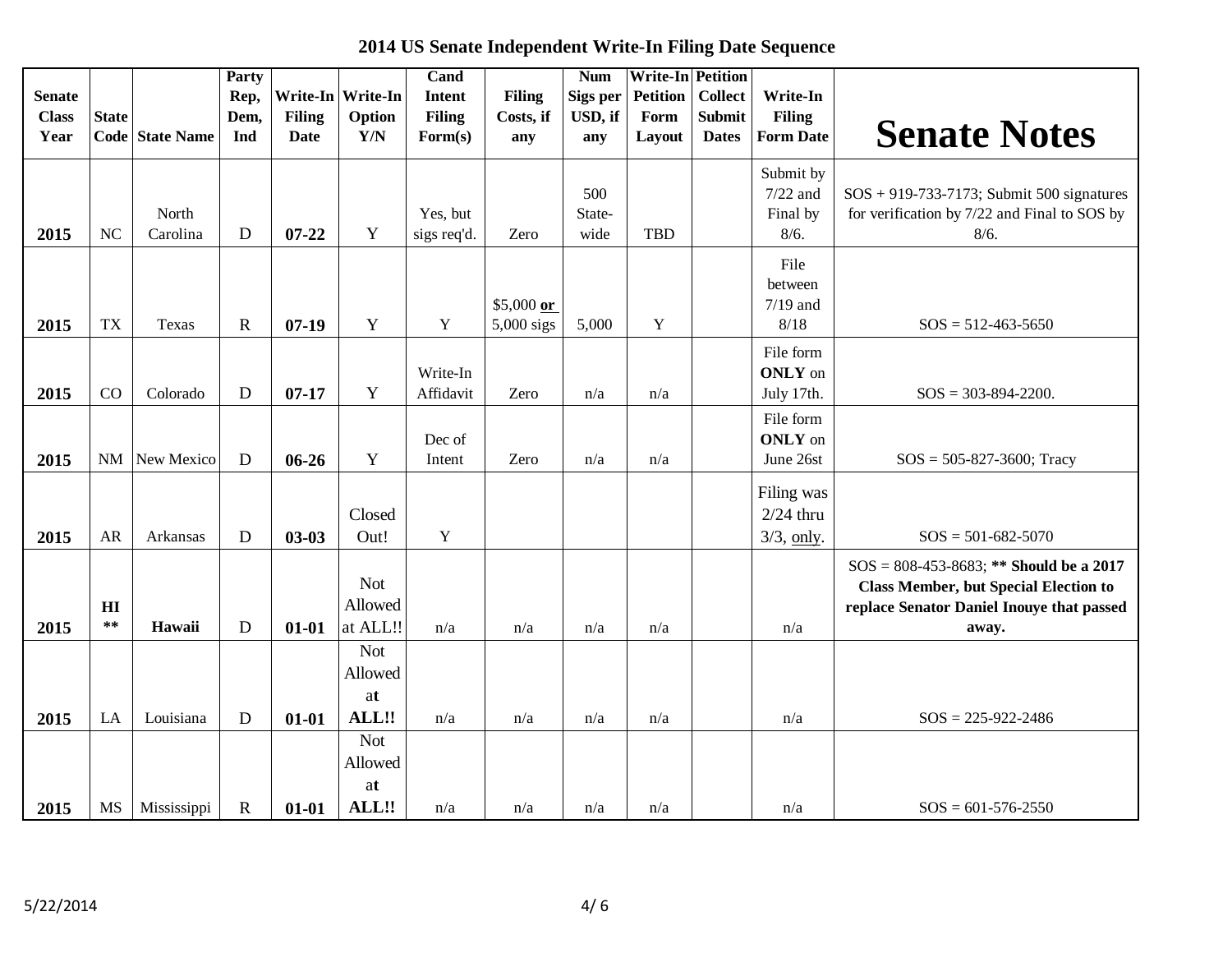|  |  | 2014 US Senate Independent Write-In Filing Date Sequence |  |  |
|--|--|----------------------------------------------------------|--|--|
|--|--|----------------------------------------------------------|--|--|

| <b>Senate</b><br><b>Class</b><br>Year | <b>State</b>       | Code State Name | <b>Party</b><br>Rep,<br>Dem,<br>Ind | <b>Filing</b><br><b>Date</b> | Write-In Write-In<br>Option<br>$\mathbf{Y}/\mathbf{N}$ | Cand<br>Intent<br><b>Filing</b><br>Form(s) | <b>Filing</b><br>Costs, if<br>any | <b>Num</b><br>Sigs per<br>USD, if<br>any | <b>Write-In Petition</b><br><b>Petition</b><br>Form<br>Layout | <b>Collect</b><br><b>Submit</b><br><b>Dates</b> | Write-In<br>Filing<br><b>Form Date</b> | <b>Senate Notes</b>      |
|---------------------------------------|--------------------|-----------------|-------------------------------------|------------------------------|--------------------------------------------------------|--------------------------------------------|-----------------------------------|------------------------------------------|---------------------------------------------------------------|-------------------------------------------------|----------------------------------------|--------------------------|
| 2015                                  | OK                 | Oklahoma        | ${\bf R}$                           | $01 - 01$                    | <b>Not</b><br>Allowed<br>at<br>ALL!!                   | n/a                                        | n/a                               | n/a                                      | n/a                                                           |                                                 | n/a                                    | $SOS = 405 - 521 - 2391$ |
|                                       |                    | South           |                                     |                              | <b>Not</b><br>Allowed<br>at                            |                                            |                                   |                                          |                                                               |                                                 |                                        |                          |
| 2015                                  | <b>SD</b>          | Dakota          | ${\bf D}$                           | $01 - 01$                    | ALL!!                                                  | n/a                                        | n/a                               | $\mathrm{n}/\mathrm{a}$                  | n/a                                                           |                                                 | n/a                                    | $SOS = 605 - 773 - 3537$ |
| 2017                                  | <b>NY</b>          | New York        |                                     | n/a                          |                                                        |                                            |                                   |                                          |                                                               |                                                 |                                        |                          |
| 2017                                  | PA                 | Pennsylvania    |                                     | n/a                          |                                                        |                                            |                                   |                                          |                                                               |                                                 |                                        |                          |
| 2017                                  | ${\rm VT}$         | Vermont         |                                     | n/a                          |                                                        |                                            |                                   |                                          |                                                               |                                                 |                                        |                          |
| 2017                                  | <b>MO</b>          | Missouri        |                                     | n/a                          |                                                        |                                            |                                   |                                          |                                                               |                                                 |                                        |                          |
| 2017                                  | ${\cal C}{\cal T}$ | Connecticut     |                                     | n/a                          |                                                        |                                            |                                   |                                          |                                                               |                                                 |                                        |                          |
| 2017                                  | <b>ND</b>          | North<br>Dakota |                                     | n/a                          |                                                        |                                            |                                   |                                          |                                                               |                                                 |                                        |                          |
| 2017                                  | WI                 | Wisconsin       |                                     | n/a                          |                                                        |                                            |                                   |                                          |                                                               |                                                 |                                        |                          |
| 2017                                  | AZ                 | Arizona         |                                     | n/a                          |                                                        |                                            |                                   |                                          |                                                               |                                                 |                                        |                          |
| 2017                                  | <b>WA</b>          | Washington      |                                     | n/a                          |                                                        |                                            |                                   |                                          |                                                               |                                                 |                                        |                          |